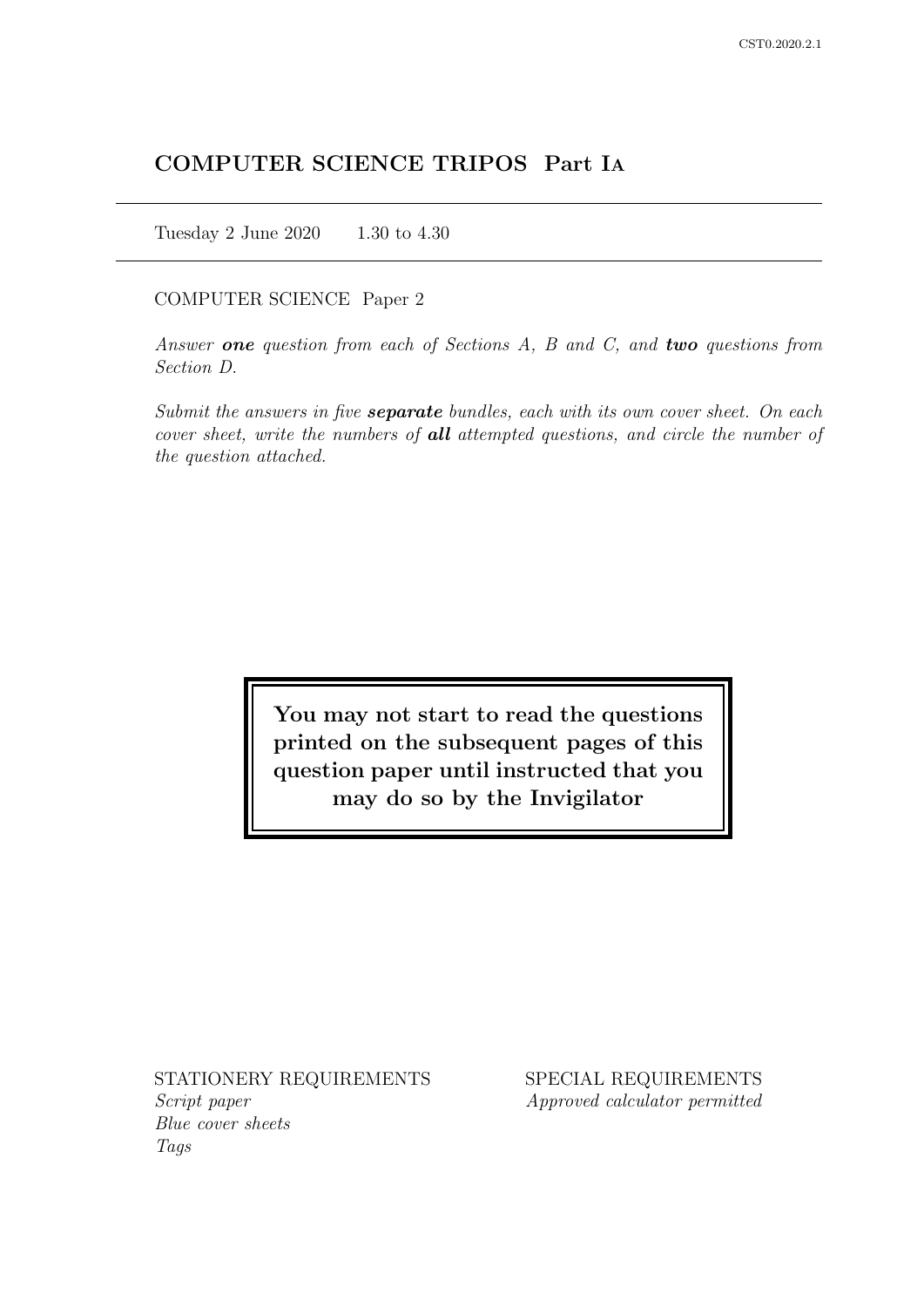## SECTION A

#### 1 Digital Electronics

(a) Use Boolean algebra to simplify the following functions:

$$
X = \overline{A}.B.C + B.\overline{C} + B.C
$$

$$
Y = \overline{(A + B + C)}.D + A.D + B
$$

[6 marks]

(b) Implement the Boolean function

$$
X = \overline{A}.\overline{B}.\overline{C} + B.\overline{C} + B.C
$$

using

- $(i)$  an 8:1 Multiplexor;
- $(ii)$  a 4:1 Multiplexor, plus a NOT gate;
- $(iii)$  a 2:1 Multiplexor, plus a NOT gate, plus an OR gate.

[6 marks]

- (c) A priority encoder has  $2^N$  inputs. It produces an N-bit binary output indicating the most significant bit of the input that is TRUE, or 0 if none of the inputs is TRUE. It also produces an output NONE that is TRUE if none of the inputs is TRUE.
	- (i) Write down the Truth Table showing all inputs and all outputs for an eight-input priority encoder. [2 marks]
	- $(ii)$  Give simplified Boolean expressions for all outputs of the eight-input priority encoder. [6 marks]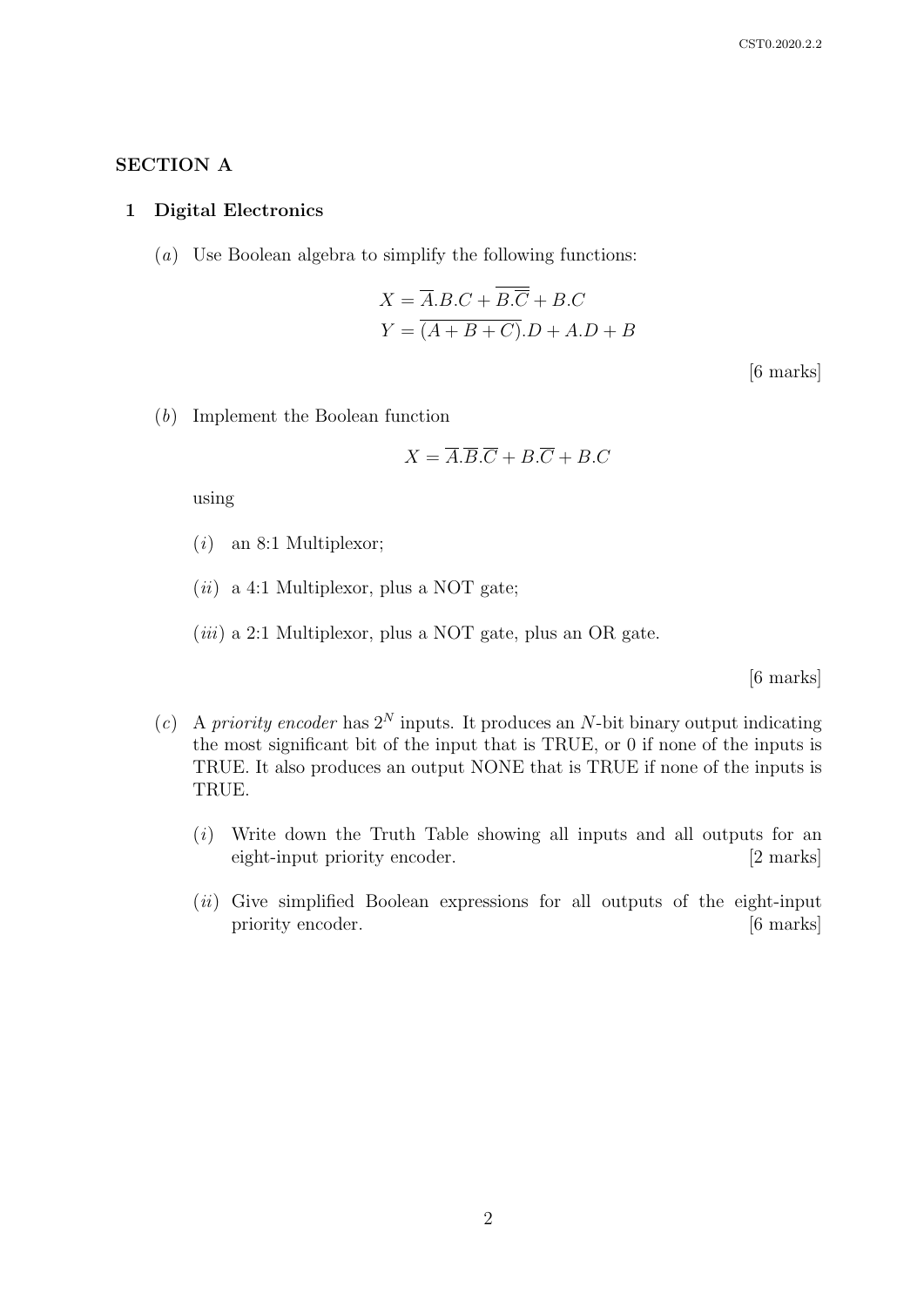#### 2 Digital Electronics

- (a) With the aid of block and example state diagrams, describe the main features of Moore and Mealy implementations of finite state machines. [6 marks]
- $(b)$  A finite state machine (FSM) takes two inputs, A and B, and generates one output, Z. The output at cycle  $n, Z_n$ , is

$$
Z_n = \begin{cases} A_n.A_{n-1} & \text{if } B_n = 0\\ A_n + A_{n-1} & \text{if } B_n = 1. \end{cases}
$$

- (i) Determine the state transition table and the state diagram for a Mealy implementation of this FSM where the single D-type flip-flop state register has input  $A$  at its  $D$ -input. [5 marks]
- (*ii*) Write down the Boolean functions for the next state and output combinational logic for the FSM. [2 marks]
- $(iii)$  Show how the FSM could be implemented using a 2:1 Multiplexor and some additional 2-input combinational logic gates. [2 marks]
- (iv) Show how the FSM could be modified to eliminate the asynchronous changes on the output  $Z$  in response to inputs  $A$  and  $B$ . [1 mark]
- (c) An FSM may be implemented using a generic logic array (GLA) device or a generic array logic (GAL) device. With the aid of diagrams, compare and contrast the architecture of GLA and GAL devices, specifically identifying the advantages and disadvantages of each device structure. [4 marks]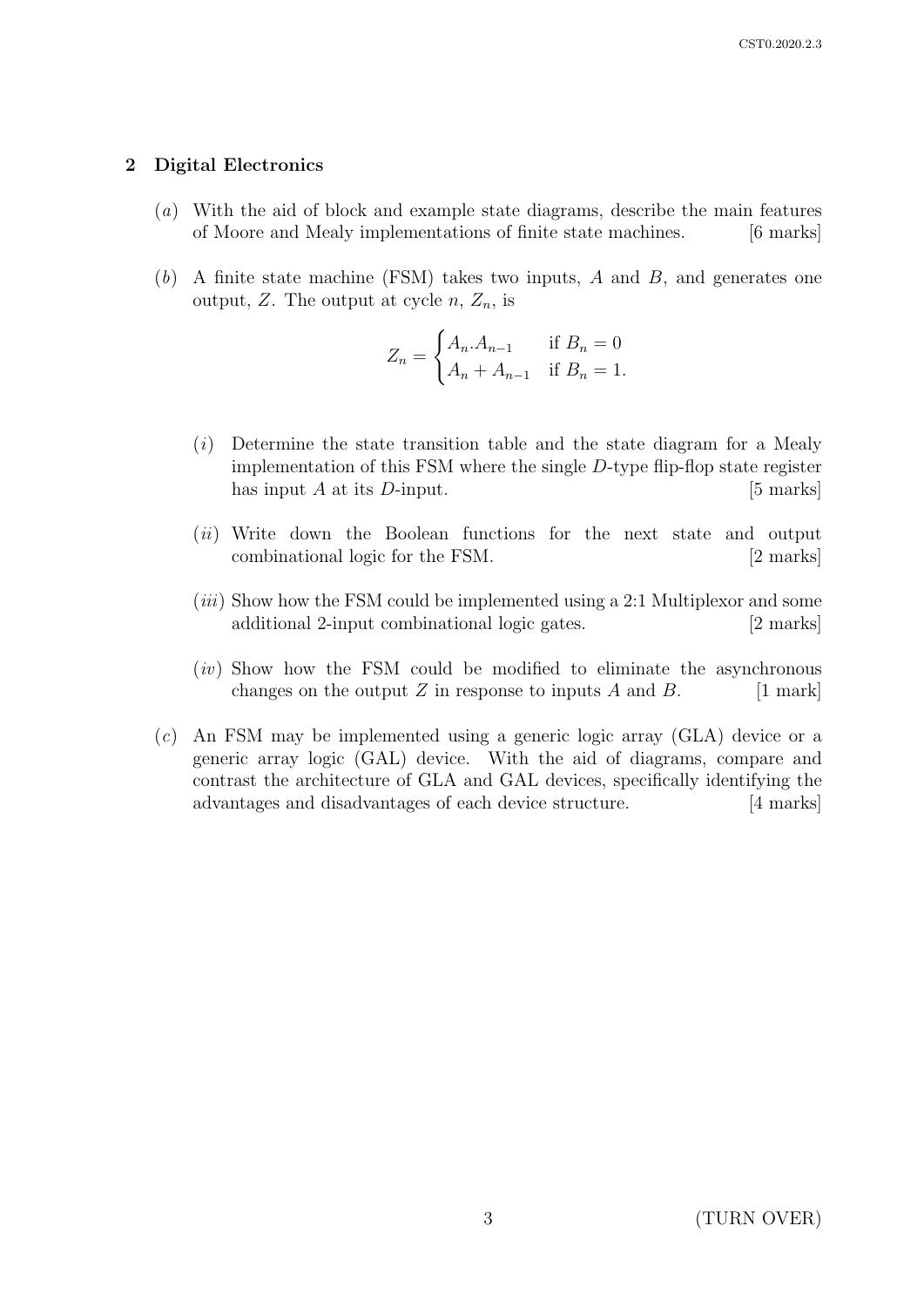### SECTION B

#### 3 Operating Systems

Consider an operating system that uses hardware support for paging to provide virtual memory to applications.

(a) (i) Explain how the hardware and operating system support for paging combine to prevent one process from accessing another's memory.

[3 marks]

 $(ii)$  Explain how space and time overheads arise from use of paging, and how the Translation Lookaside Buffer (TLB) mitigates the time overheads.

[3 marks]

- (b) Consider a system with a five level page table where each level in the page table is indexed by 9 bits and pages are 4 kB in size. A TLB is provided that is indexed by the first 57 bits of the address provided by the process, and achieves a 90% hit rate. A main memory access takes 40 ns while an access to the TLB takes 10 ns. The maximum memory read bandwidth is 100 GB/s.
	- (i) What is the effective memory access latency?  $[4 \text{ marks}]$
	- $(ii)$  A colleague suggests replacing the system above with one that provides 80 GB/s memory read bandwidth and main memory access latency of 30 ns. Explain whether you should accept the replacement or not, and why.

[4 marks]

(c) A creative engineer suggests structuring the TLB so that not all the bits of the presented address need match to result in a hit. Suggest how this might be achieved, and what might be the costs and benefits of doing so. [6 marks]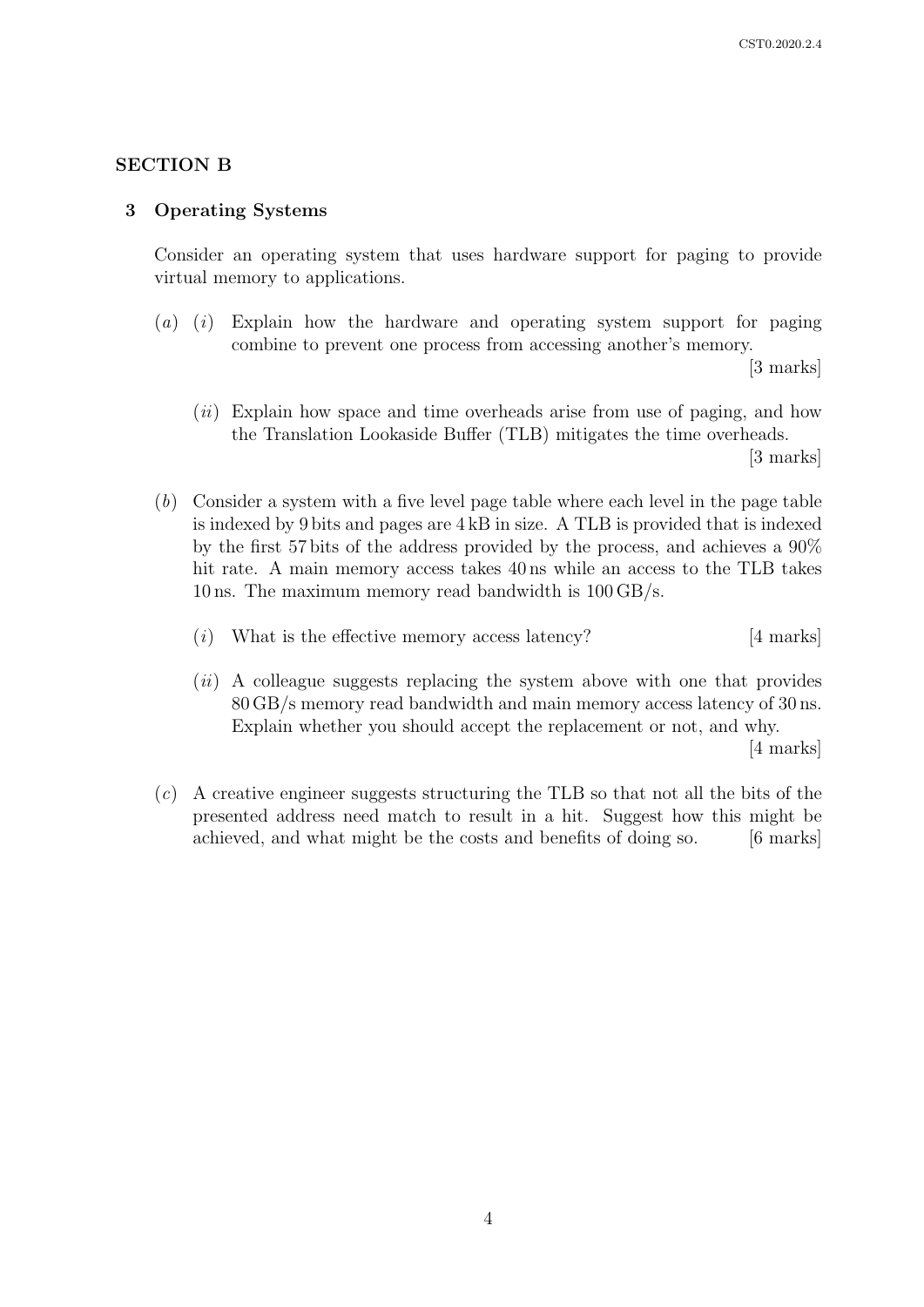## 4 Operating Systems

An application processes network data at a constant rate of 1 MB/s. The data is transmitted at a long-term average rate of 1 MB/s but occasionally bursts at up to 5 MB/s for up to 2 s at a time.

- (a) Why is it necessary for the operating system to provide some degree of buffering on behalf of the application? [2 marks]
- (b) A rather simplistic operating system can only provide 1 MB sized buffers that cannot be simultaneously read and written. What will be the effect on the application if the systems only supports single buffering? [2 marks]
- (c) A more advanced operating system provides double-buffering using 512 kB buffers that also cannot be simultaneously read and written. What impact does this have on the application? [3 marks]
- (d) A further upgrade to the operating system uses  $512 \text{ kB}$  buffers to provide a circular buffer. How many buffers must be used to prevent the application experiencing data loss? [3 marks]
- (e) A clever systems engineer proposes re-implementing the buffer so that it can be simultaneously read and written. Explain why they might propose this, what might be the challenges in doing so, and propose a simpler approach to achieve the same end. [5 marks]
- $(f)$  To switch between processes, the operating system must save the context of the currently executing process and restore the context of that being resumed. Explain how the relevant state is stored, and what it must contain. Explain why you would not include the IO buffers with that state. [5 marks]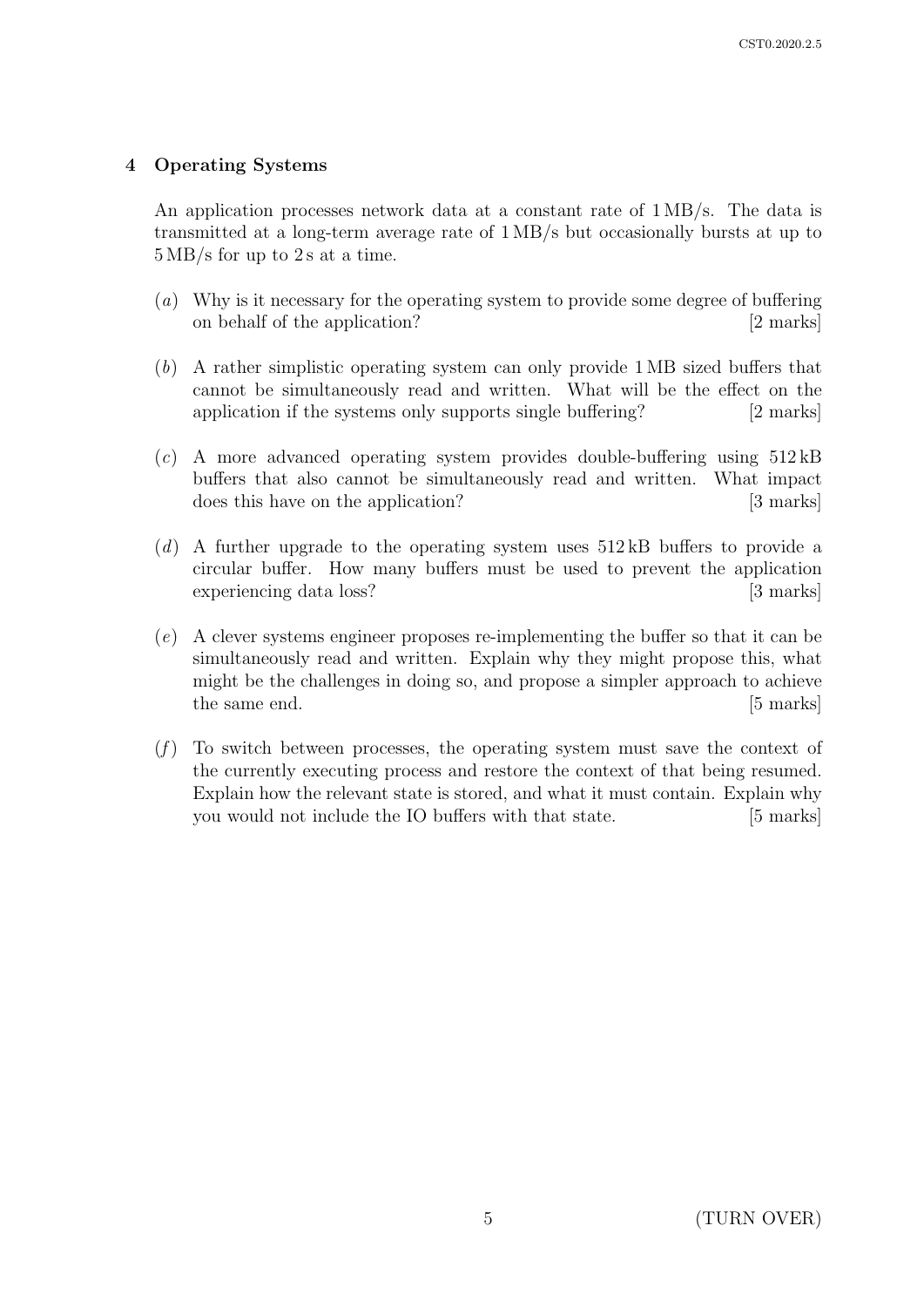### SECTION C

#### 5 Software and Security Engineering

You have been hired to design a mobile phone app for a brokerage firm, whose business is to help people to manage their investments. Their customers will use the app to check the prices of the shares and bonds that they own, sell them when they wish, and buy others. The customers' investment portfolios are typically worth six figures or more. You have already implemented industry standard mechanisms for the customer to authenticate to the app using the phone's biometric mechanisms, and for the app to authenticate itself to the broker's servers using TLS. Orders to sell investments, or to transfer sale proceeds from the customer's account at the brokerage to a bank account, also need a second authentication factor, as a requirement from the regulator. At present the brokerage sends an SMS message to the customer's phone.

The firm wants a recovery mechanism to support users who have lost their phone, bought a new one, and downloaded a new copy of the app. On initialisation, the app will generate a set of cryptographic keys, and send the public keys along with the phone's details to the broker, encrypted under the broker's TLS key. The recovery mechanism will authorise a new set of keys to be used to access an existing account and, together with the SMS second factor, to sell investments or withdraw the proceeds of sales.

- (a) The brokerage firm first suggests sending an email to any customer who needs to recover an account, with an activation code to type into the app. Discuss the security, usability and cost of this option. [5 marks]
- (b) Another suggestion is to rerun the initial 'know-your-customer' registration procedure which involves the customer sending the brokerage a photo of their passport or driving license plus two utility bills. Discuss the security, usability and cost of this option. [5 marks]
- (c) Does the SMS second factor do any useful work? Justify your answer.

[5 marks]

(d) What might you suggest that is better? Discuss its security, usability and cost. [5 marks]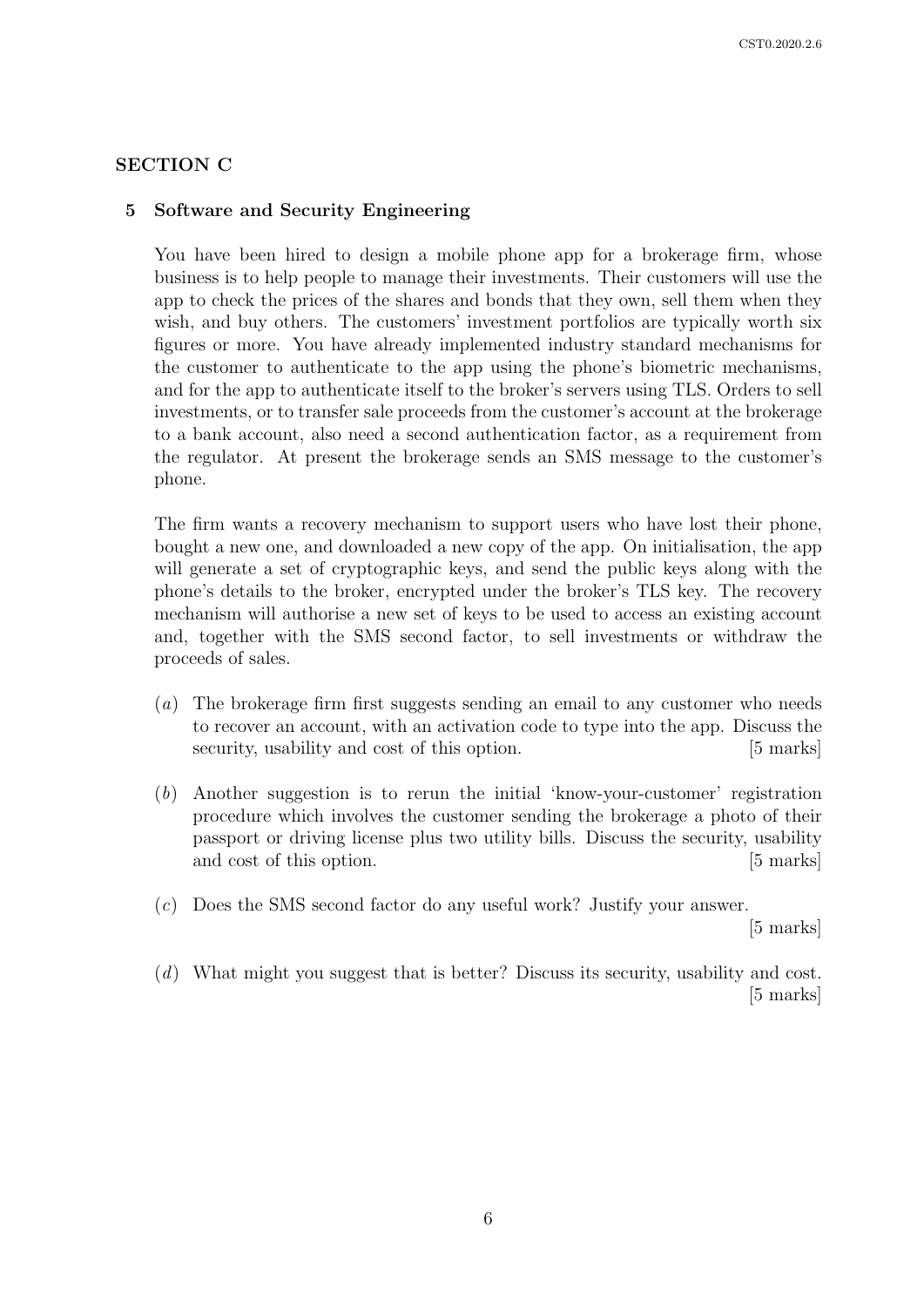#### 6 Software and Security Engineering

- (a) What is fault tree analysis ?  $[4 \text{ marks}]$
- (b) What is *failure modes and effects analysis*?  $[4 \text{ marks}]$
- (c) Discuss the likely shortcomings of failure modes and effects analysis with respect to either the Therac-25 accidents or the Boeing 737 Max accidents. [6 marks]
- (d) Might the accidents have been avoided if the safety assessment had been based on fault tree analysis instead? [6 marks]

#### SECTION D

#### 7 Discrete Mathematics

(a) Prove that, for all statements  $P$  and  $Q$ ,

$$
(P \implies Q) \implies ((P \implies \neg Q) \implies \neg P)
$$

[4 marks]

(b) (i) Let p and q be positive integers such that  $gcd(p, q) = 1$ .

Prove that, for all integers  $a$  and  $b$ ,

$$
a \equiv b \pmod{p \cdot q} \iff \left( a \equiv b \pmod{p} \land a \equiv b \pmod{q} \right)
$$
\n[5 marks]

- (*ii*) State Fermat's Little Theorem. [3 marks]
- (*iii*) Let p and q be distinct prime numbers and let e and d be natural numbers such that  $e \cdot d \equiv 1 \pmod{(p-1) \cdot (q-1)}$ .

Prove that, for all natural numbers  $n$ ,

$$
n^{e \cdot d} \equiv n \pmod{p \cdot q}
$$

[8 marks]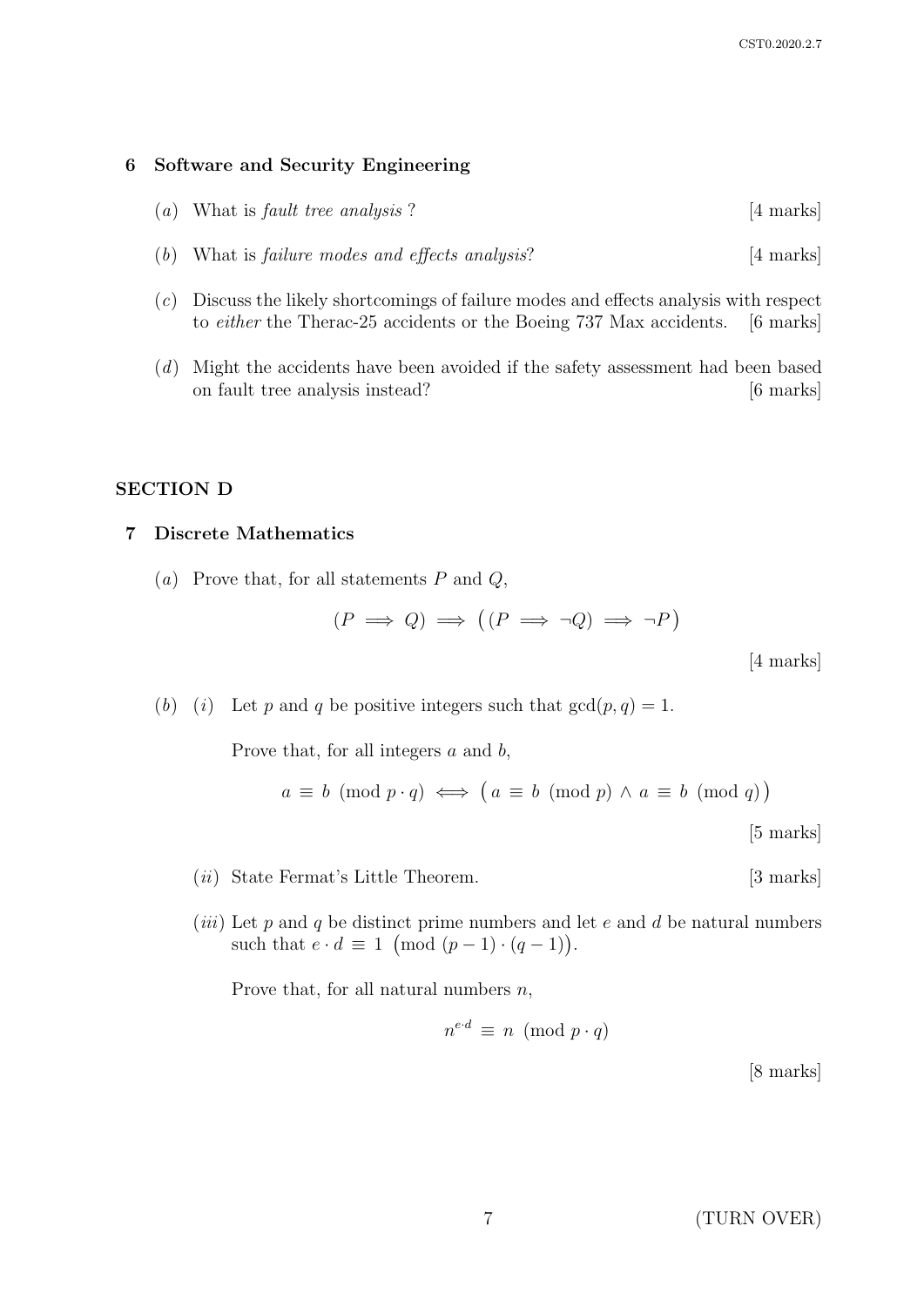#### 8 Discrete Mathematics

- (a) Let  $\mathbb{N}_+ = \{ \, \ell \in \mathbb{N} \mid \ell > 0 \, \}.$ 
	- (i) Prove that, for all  $a, b \in \mathbb{N}_+$ , if  $a > b$  then  $gcd(a, b) = gcd(a b, b)$ . [4 marks]
	- (*ii*) Prove the following statement for all  $q\in\mathbb{N}_+,$

$$
\forall n \in \mathbb{N}_+ \,.\, \forall r \in \mathbb{N}_+ \,.\,\, \gcd(2^{q \cdot n + r} - 1, 2^n - 1) = \gcd(2^r - 1, 2^n - 1)
$$

[*Hint*: Proceed by induction on q]. [6 marks]

- (*iii*) Prove that, for all  $q, n \in \mathbb{N}_+$ ,  $gcd(2^{q \cdot n} 1, 2^n 1) = 2^n 1$ . [2 marks]
- (*iv*) For  $m, n \in \mathbb{N}_+$ , give a formula for  $gcd(2^m 1, 2^n 1)$ . Briefly justify your answer. [2 marks]
- (b) Prove that there is no surjection from  $\mathbb N$  to  $(\mathbb N \Rightarrow \{0,1\})$ [6 marks]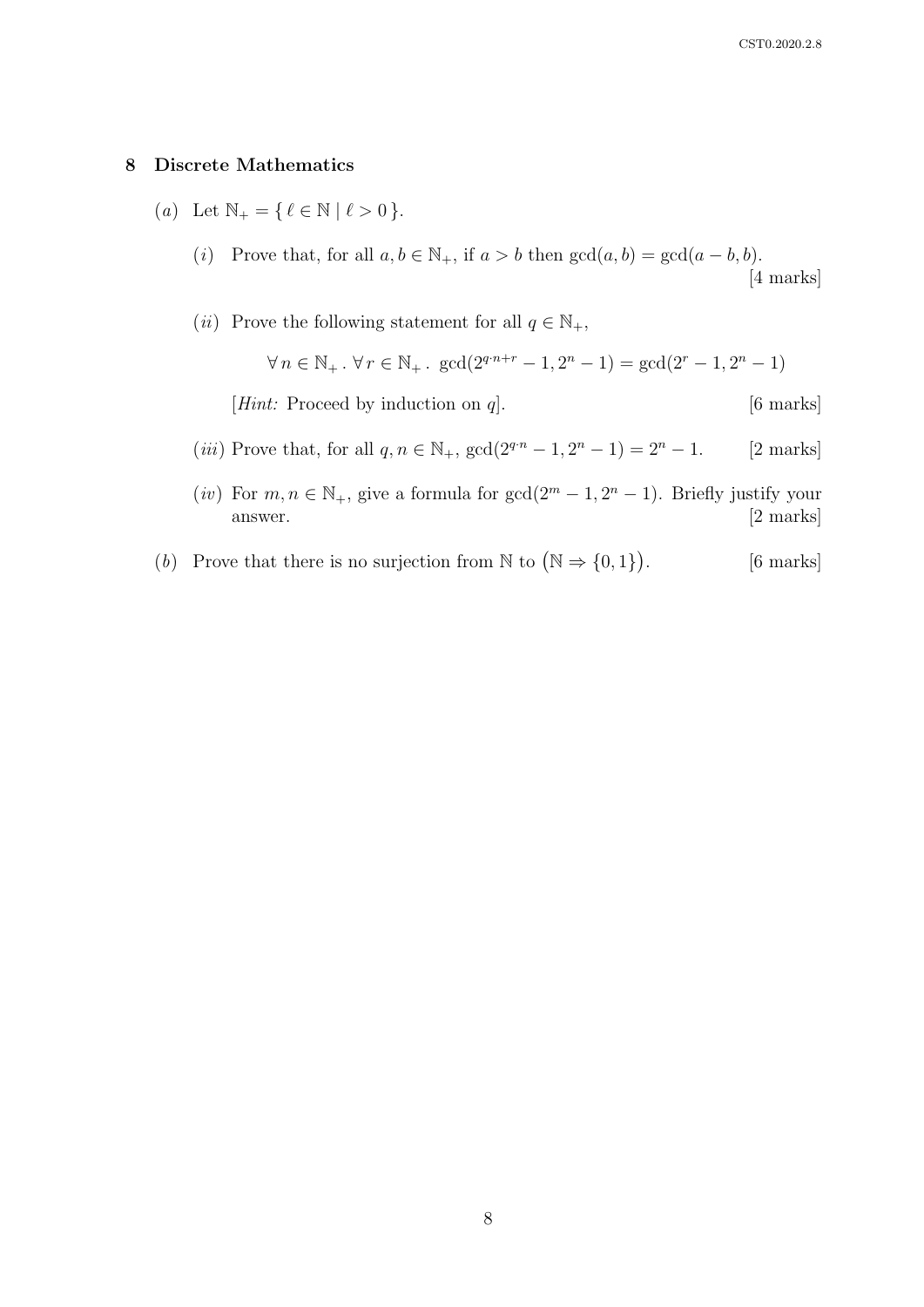#### 9 Discrete Mathematics

- (a) A partition of a set U is a family of sets  $\mathcal{H} \subseteq \mathcal{P}(U)$  such that
	- $\forall B \in \mathcal{H}$ .  $B \neq \emptyset$
	- $\forall A, B \in \mathcal{H}$ .  $A \cap B \neq \emptyset \implies A = B$
	- $\bullet\ \ U\subseteq\bigcup\mathcal{H}$

Prove that if  $\mathcal F$  is a partition of a set A and  $\mathcal G$  is a partition of a set B then

$$
\mathcal{F} \otimes \mathcal{G} = \{ Z \in \mathcal{P}(A \times B) \mid \exists X \in \mathcal{F}.\ \exists Y \in \mathcal{G}.\ Z = X \times Y \}
$$

is a partition of the set  $A \times B$ . [6 marks]

(b) Let U be a set and  $f : \mathcal{P}(U) \to \mathcal{P}(U)$  be a function such that

$$
\forall X, Y \in \mathcal{P}(U) \,.\ X \subseteq Y \implies f(X) \subseteq f(Y)
$$

Define  $\mathcal{F} = \{ Z \in \mathcal{P}(U) \mid f(Z) \subseteq Z \}$  and  $\Phi = \bigcap \mathcal{F}$ .

- (*i*) Prove that  $\Phi \in \mathcal{F}$ . [4 marks]
- (*ii*) Prove that  $f(\Phi) \in \mathcal{F}$ . [2 marks]
- (*iii*) Prove that  $f(\Phi) = \Phi$ . [2 marks]
- (c) Define without proof a bijection from  $\mathbb N$  to  $\{0,1\}^*$  and its inverse. [6 marks]